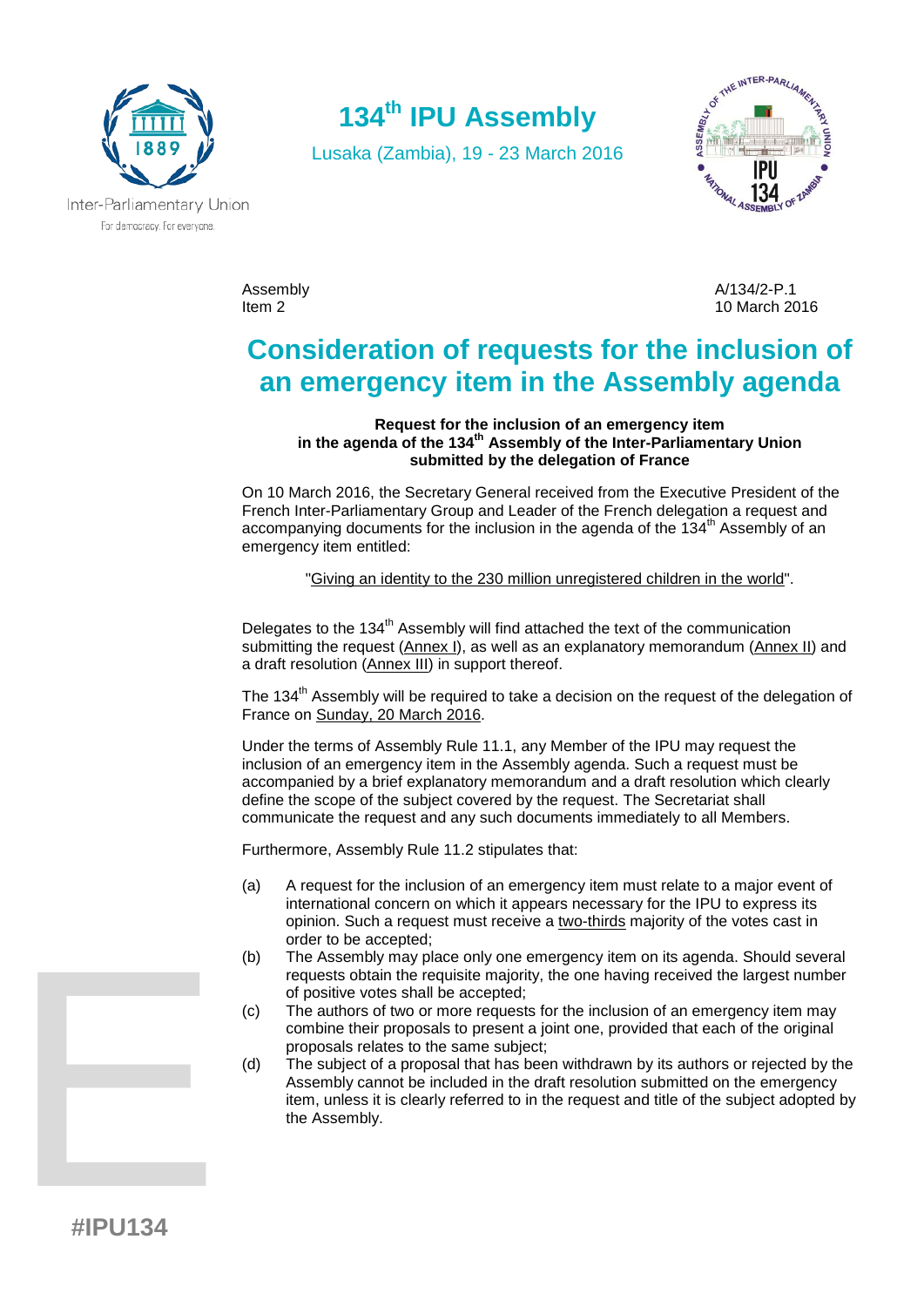## **COMMUNICATION ADDRESSED TO THE SECRETARY GENERAL BY THE EXECUTIVE PRESIDENT OF THE FRENCH INTER-PARLIAMENTARY GROUP AND LEADER OF THE FRENCH DELEGATION**

Paris, 9 March 2016

Dear Mr. Secretary General,

In accordance with the Rules of the Inter-Parliamentary Union, and specifically Assembly Rule 11.1, the delegation of France would like to present a request to include in the agenda of the 134<sup>th</sup> IPU Assembly, which will be held in Lusaka (Zambia) from 19 to 23 March 2016, an emergency item on:

"Giving an identity to the 230 million unregistered children in the world".

The draft resolution on this proposed seeks to encourage parliaments and governments to sensitize parents to the need for registering children at birth and to set up effective and systematic registration mechanisms and give a civil status to children currently without an identity, in keeping with Goal 16 of the Sustainable Development Goals adopted by the United Nations General Assembly on 25 September 2015.

Please find attached an explanatory memorandum in support of this proposal.

Yours sincerely,

(Signed)

Michèle ANDRE Executive President of the French Inter-Parliamentary Group Leader of the French delegation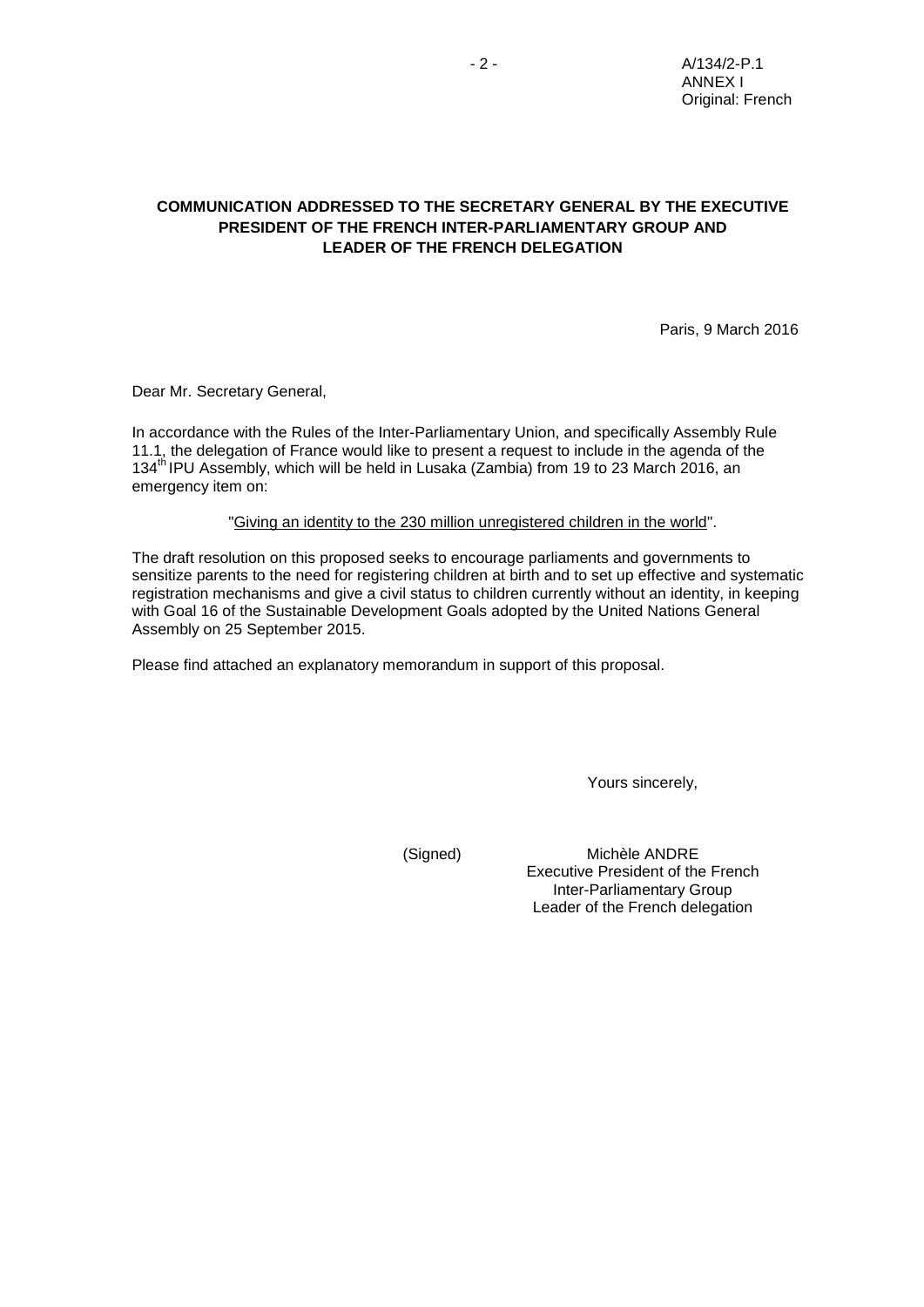## **GIVING AN IDENTITY TO THE 230 MILLION UNREGISTERED CHILDREN IN THE WORLD**

#### *Explanatory memorandum submitted by the delegation of France*

The delegation of France to the 134<sup>th</sup> Assembly of the Inter-Parliamentary Union would like to propose the inclusion of an emergency item in the agenda of the Assembly in Lusaka entitled: *Giving an identity to the 230 million unregistered children in the world*.

In its report *Every child's birth right: Inequities and trends in birth registration*, published in 2013, UNICEF estimated that, based on a study of 158 countries representing 83 per cent of the world population of under five-year-olds, there are 230 million children who were not registered at birth. The absence of registration at birth exists on all continents: UNICEF estimates that there are 700,000 unregistered children in Eastern Europe and Central Asia (2% of under-five-year-olds); 4 million in Latin America and the Caribbean (8% of under-five-year-olds); 6 million in the Middle East and North Africa (13% of under-five-year-olds); 32 million in Asia and the Pacific; 85 million in sub-Saharan Africa (66% of under-five-year olds) and 103 million in South Asia (61% of under-fiveyear-olds).

The right to birth registration has been enshrined for a long time in international conventions that have been widely ratified by the international community: Article 24, paragraph 2 of the International Covenant on Civil and Political Rights adopted on 16 December 1966 by the UN General Assembly and Article 7 paragraph 1 of the Convention on the Rights of the Child adopted by the UN General Assembly on 20 November 1989.

The reasons why these "ghost" or "invisible" children are not registered are several: lack of awareness by parents who do not consider registration as a fundamental human right; the existence of economic or geographical obstacles (cost of registration, journey to the registry office, time off from work to register the birth and thus reduced wages) or discrimination preventing families from registering the birth; uneducated parents or the difficulty they encounter in communicating in the official language of the country; discrimination against women who, in certain countries, are not entitled to register births themselves, and who must be accompanied by the child's father to do so, or who are fearful of registering the birth if the child was born out of wedlock.

The absence of registration has extremely serious consequences for children throughout their life.

In the absence of a civil status, i.e an identity, their basic rights are not recognized and may be violated in complete impunity. Without an identity, they will not be able to go to school or access health care, they risk becoming stateless, disregarded by the justice system for minors, will not be able to obtain a passport, a marriage certificate, open a bank account, sign a work or other type of contract or be able to prove their parent-child relationship for their children who, ipso facto, will be deprived of birth registration too.

Thus disregarded, these children without identities become easy victims of child trafficking (an estimated 1.2 million children are sold each year in the world), illegal child labour (over 168 million children work in the world), forced marriage and recruitment into armed forces (estimates put at over 250,000 the number of child soldiers in the world).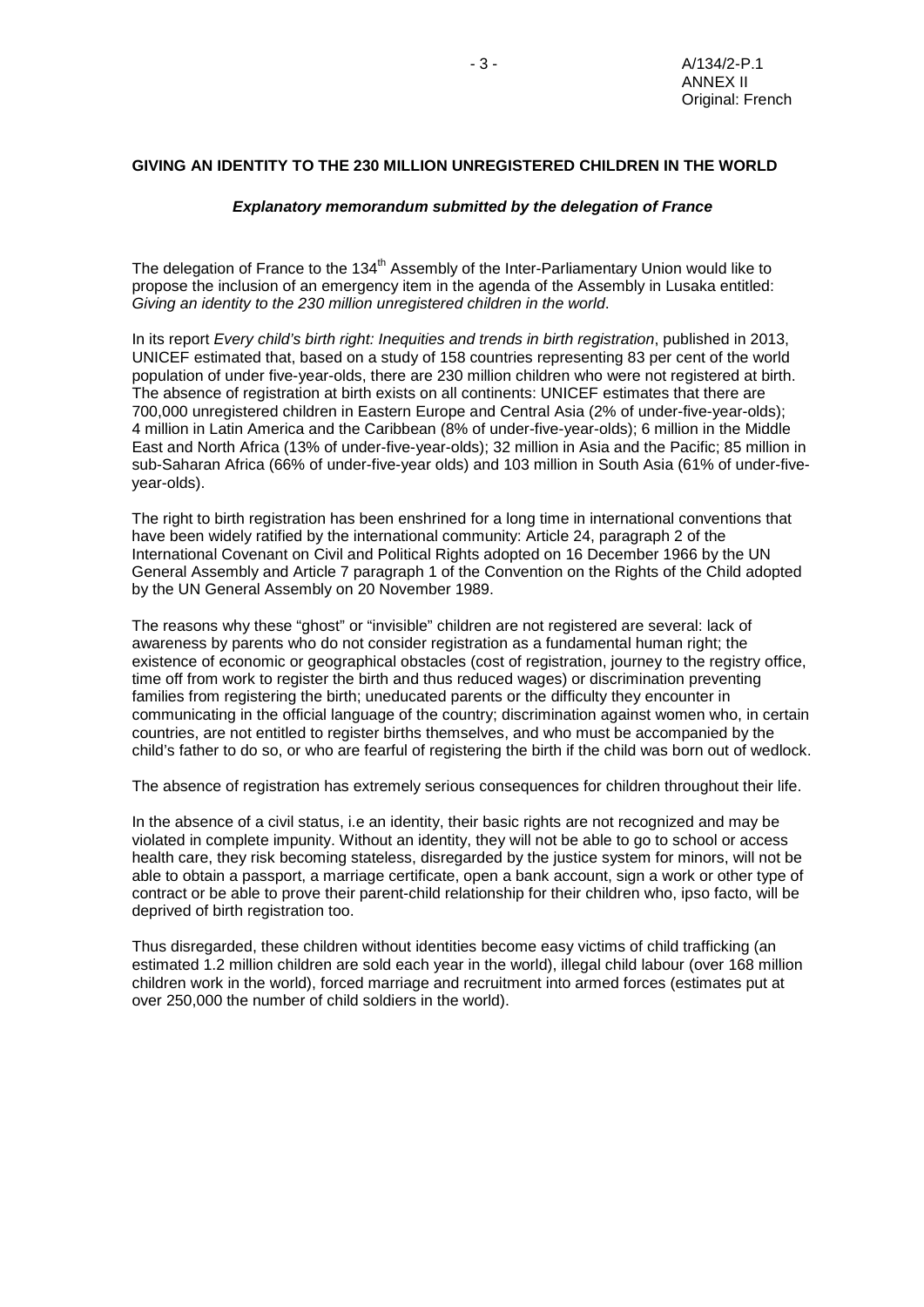Furthermore, the absence of registration of these children accounts for "black holes" in national statistics and affects the implementation of public policy and the democratic functioning of the State's institutions.

Aware of the gravity of the situation, the international community has incorporated the registration of children without an identity into the Sustainable Development Goals, to be achieved by 2030 (Goal 16, target 16.9 adopted on 25 September 2015 by the UN General Assembly), which the IPU has committed to promoting as a matter of priority.

The solution to the problem is political. It should translate into the allocation of resources to civil registry offices, the training of administrative staff, raising the awareness of families and setting up procedures and steps to facilitate the process and help overcome the material or cultural difficulties encountered by families when registering births.

The draft resolution proposed by France summarizes the main solutions agreed by the international community and whose effectiveness have been demonstrated on the ground in order to overcome obstacles identified at the time of birth registration: sensitize parents; prohibit discrimination; issue birth certificates free of charge or at a minimum cost; set up civil registry offices close to homes; allow women to register births themselves; develop innovative solutions to birth registration (UNICEF has put in place RapidSMS for birth registration on a platform that runs on freeware and allows users to convey to the authorities through their mobile phones the information necessary for birth registration that are entered in real time in the civil registry database); develop campaigns for regularizing children without an identity; and allocate to civil registry offices their own budgets. The role of parliaments in implementing these measures is pivotal, which is why the onus is on the IPU to sensitize parliamentarians to this problem.